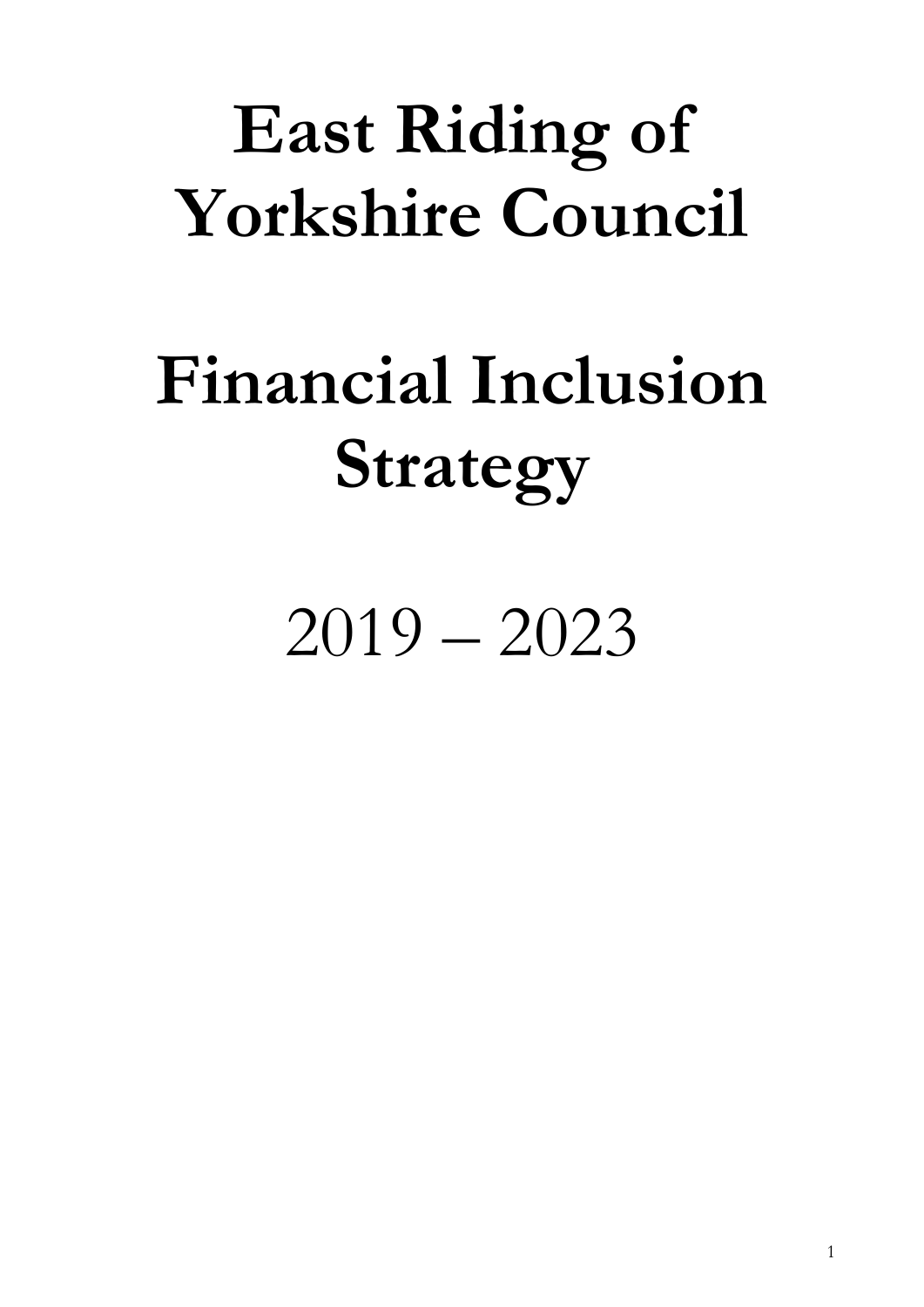# 1 Financial inclusion and exclusion

- 1.1 'Financial inclusion' means that individuals, regardless of their background or income, have access to useful and affordable financial products and services. These include products and services such as banking, credit, insurance, pensions and savings, as well as transactions and payment systems, and the use of financial technology. Financial inclusion is a term commonly used to describe a situation where the effects of financial exclusion can be or have been mitigated. It covers a broad spectrum and there are three commonly expressed stages of inclusion: financially vulnerable, financially resilient and financially secure. This strategy is concerned with supporting individuals who find themselves financially vulnerable. People often move between these stages dependent upon the events that happen in their lives. These stages are defined as follows:
	- Financial vulnerability is the degree to which a person is capable of being injured financially when an adverse event happens, for example being unable to meet an unexpected major expense.
	- Financial resilience is the ability to withstand life events that impact a person's income and/or assets. Some financially stressful events, such as unemployment, divorce, disability, and health problems affect people individually.
	- Financial security refers to the peace of mind you feel when you aren't worried about your income being enough to cover your expenses. It also means that you have enough money saved to cover emergencies and your future financial goals.
- 1.2 Financial exclusion happens where people encounter difficulties accessing financial services and products in the mainstream market that might be appropriate to their needs. These products and services would include bank accounts, loans from high street organisations and access to mainstream banking generally. It may also incorporate the inability to afford home contents insurance, and being unable to access affordable energy tariffs. Financial exclusion is increasingly linked with daily difficulties in making 'ends meet' rather than the sustainable use of credit. The two however, are often interlinked
- 1.3 Financial exclusion can also be experienced by households in other ways, for example, in the East Riding of Yorkshire, many residents live in rural areas that are not well served by services and facilities commonly associated with financial inclusion. For example, the closure of bank and post offices branches continues to be experienced especially by rural communities. Those who find difficulty in transacting online are increasingly excluded in many ways from mainstream financial institutions primarily because of their geographical location.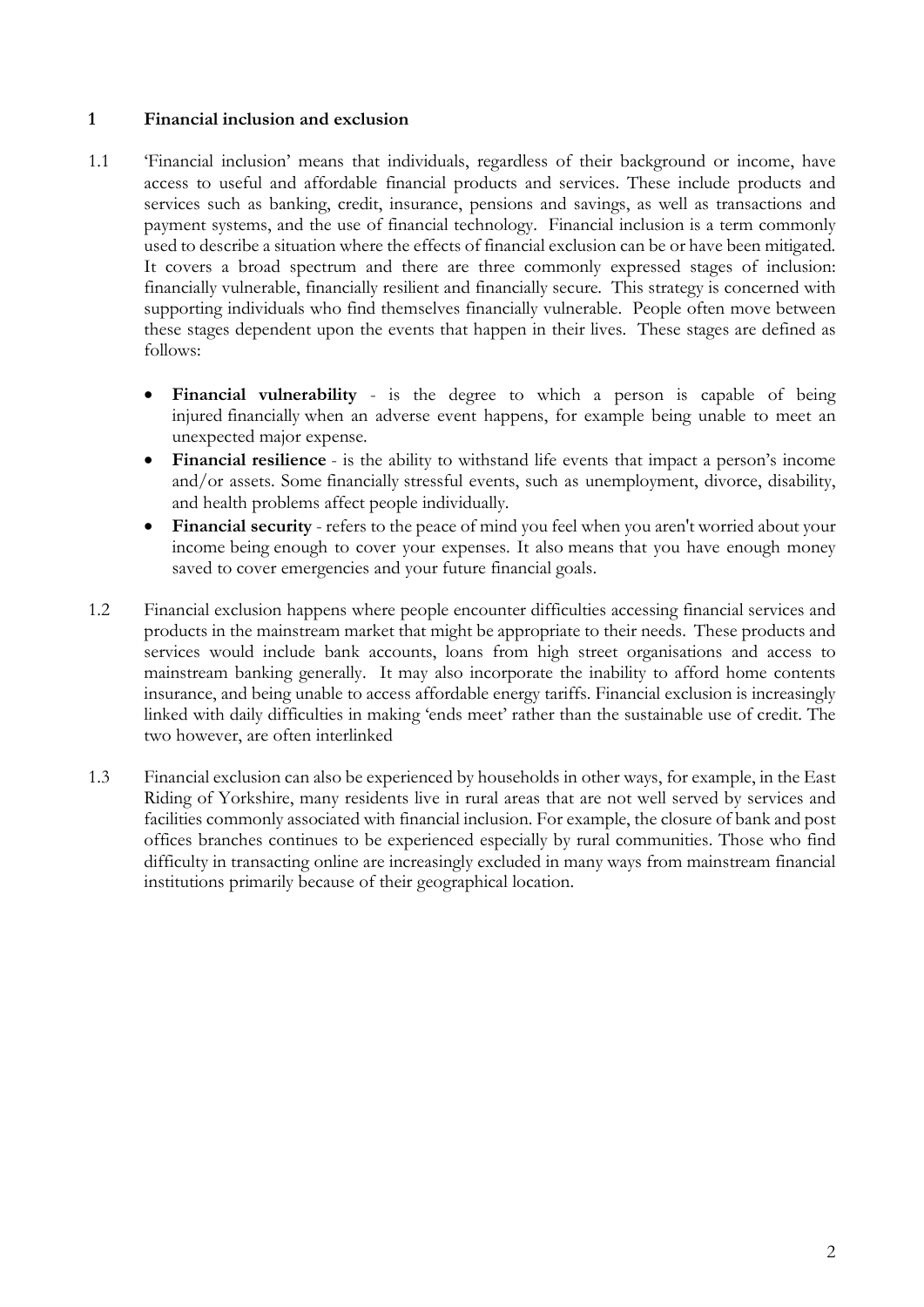

The diagram above shows the multiple factors that contribute to financial exclusion

- 1.4 In recent years, there has been a national focus on those individuals in debt to either local authorities or government departments, such as Her Majesty's Revenue and Customs and the Department for Work and Pensions. These organisations have received criticism for what is considered to be a heavy handed approach to debt collection. The debt collection processes of these organisation has been identified as the cause of greater stress to the individual/household than that experienced when dealing with debt collection processes of non-governmental organisations.
- 1.5 East Riding of Yorkshire has an aging population. It is important to recognise that there are risks to individuals from financial vulnerability and exploitation, as a result of this aging demographic. Whilst the council cannot be held accountable for the illegal and unscrupulous actions of others, it is necessary to acknowledge that older people may experience financial vulnerability in different ways to younger members of the community.
- 1.6 There is recognition that individuals, families and carers can be exposed to financial abuse or exploitation. This can then cause hardship and vulnerability for those individuals. Safeguarding vulnerable people is everyone's business and the East Riding multi agency safeguarding adults procedure is in place to support and protect people where these circumstances occur.
- 1.7 The benefits of financial inclusion to the Council and its council tax payers are:
	- Increased prosperity
	- Improved mental and physical health
	- Reduced costs as a result of dealing with the consequences of financial exclusion
	- Reduction in council tax arrears
	- Reduction in rent arrears
	- Reduction in costs of council tax and rent collection
	- Fewer evictions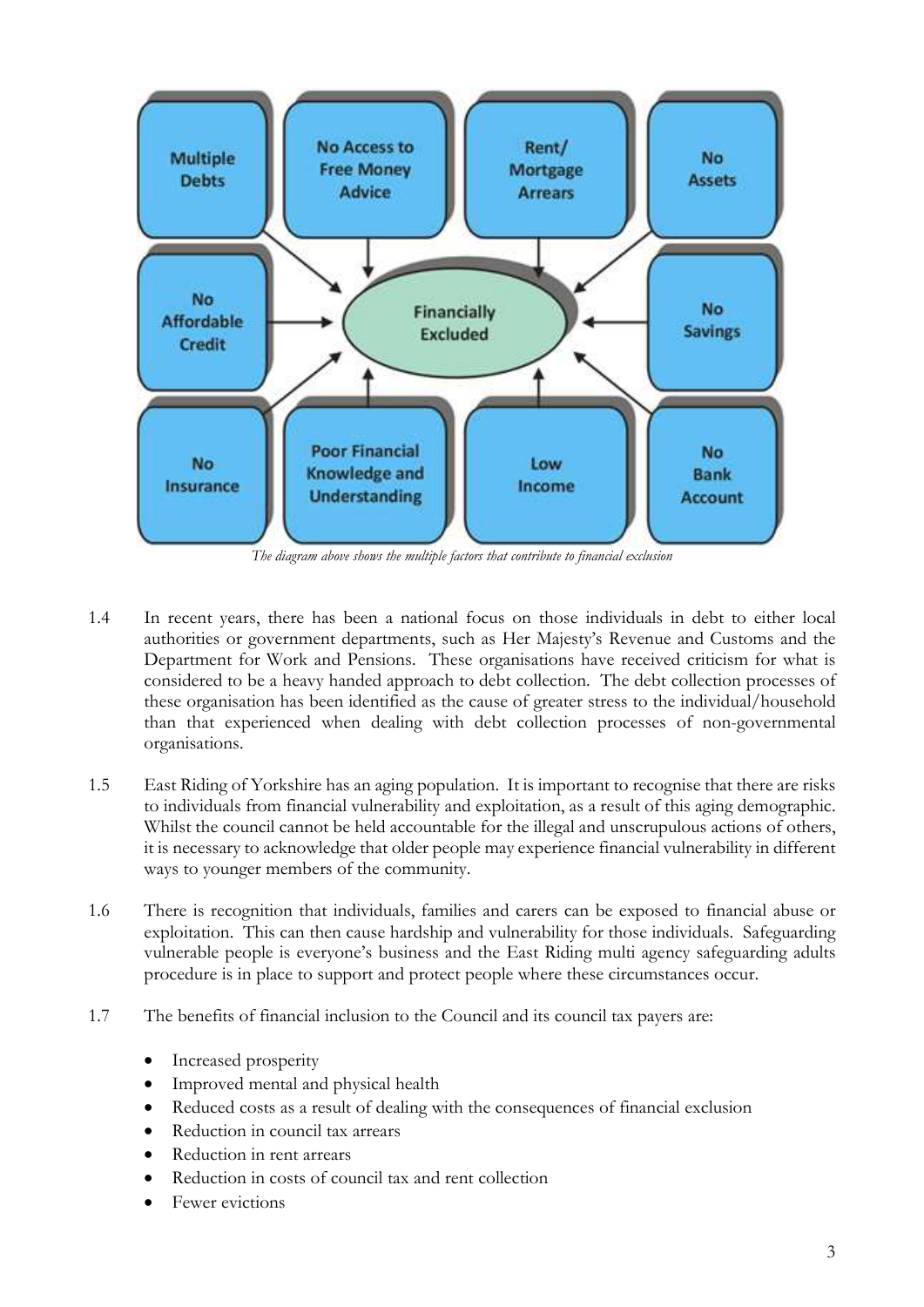- Fewer people presenting as homeless
- 1.8 This financial inclusion strategy sets out the Council's commitment to enabling financial inclusion for its residents and shows how it plans to work towards this in the future. This strategy cuts across many of the Council's own and stakeholder services, and supports the Council's corporate priorities and strategies.
- 1.9 The strategy will also ensure that the Council recognises and follows the same direction of travel that the Government expect, and that there is a link between the national and local context. For example, the Ministry of Housing, Communities and Local Government are making a commitment to making the council tax collection system fairer and more efficient and have pledged to issue new guidance to councils on this matter. The Council will incorporate any such guidance in its ongoing practices, across all relevant areas.
- 1.10 The causes of financial exclusion are wide ranging, and the table below summarises some of the issues that may contribute to people becoming financially excluded.

|                 | <b>External Influences</b>                                                                                                                    |
|-----------------|-----------------------------------------------------------------------------------------------------------------------------------------------|
|                 | Digital exclusion<br>Technological developments and self-service such as internet banking has excluded those who cannot                       |
|                 | afford the technology or do not have the skills to use it                                                                                     |
|                 | Geographical exclusion                                                                                                                        |
|                 | No local banking facility, affordable mode of transport, or lack of internet/mobile data coverage reduces                                     |
|                 | access to financial services                                                                                                                  |
| Price exclusion |                                                                                                                                               |
|                 | Affordability of products such as insurance and penalty charges on mainstream bank accounts disadvantage                                      |
|                 | low income households                                                                                                                         |
|                 | Marketing exclusion                                                                                                                           |
|                 | Some less profitable customers are not targeted by providers of financial products, so they may be unaware<br>of financial services available |
|                 | Condition exclusion                                                                                                                           |
|                 | Credit scoring has become based on automated assessments of socio-economic factors                                                            |
|                 | Financial Education                                                                                                                           |
|                 | The majority of United Kingdom adults have not received a financial education.                                                                |
|                 |                                                                                                                                               |
| Individuals     |                                                                                                                                               |
|                 | Lack of Financial Literacy                                                                                                                    |
|                 | Where adults do not possess the basic skills of money management to help them avoid getting into debt or                                      |
|                 | being misled on money matters.                                                                                                                |
|                 | Low levels of awareness                                                                                                                       |
|                 | People may not have the right knowledge or resources to identify the best product for their financial                                         |
| circumstances   |                                                                                                                                               |
|                 | Low levels of financial confidence                                                                                                            |
|                 | A self-exclusion from financial services due to a belief that a service is "not for people like us"                                           |
|                 | Poverty/low income                                                                                                                            |
|                 | This reduces the money available to buy products and can also drive up the cost of buying certain services                                    |
|                 | Financial abuse                                                                                                                               |
|                 |                                                                                                                                               |
|                 | This is one form of control used by perpetrators of domestic abuse. It can take a variety of forms including                                  |

The Council's Vision is that:

"Residents of the East Riding are able to access advice, information and support in order to help effectively manage their finances and avoid health and wellbeing issues linked to debt."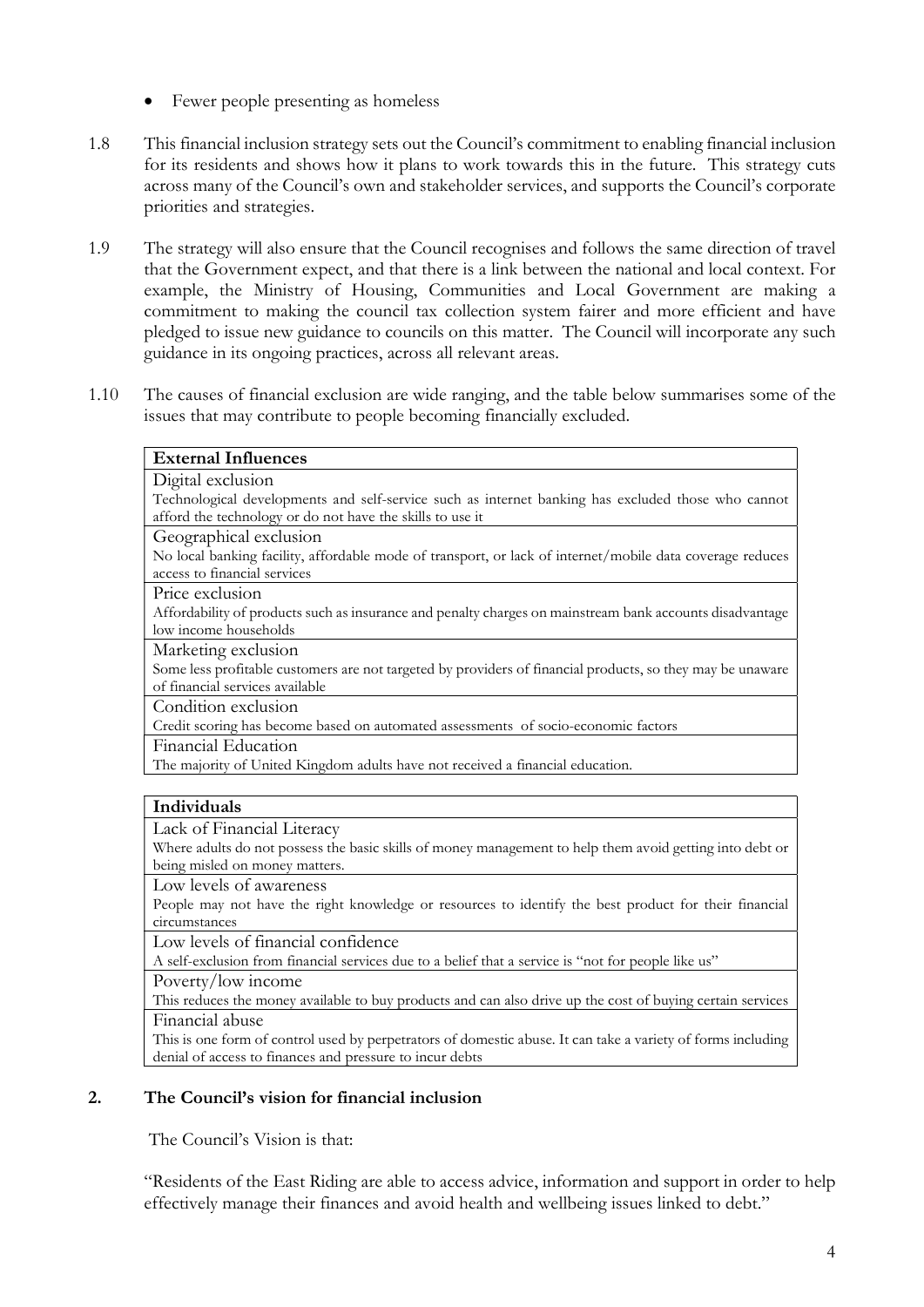This vision supports the Council's vision, "Your East Riding…where everyone matters", and the Council's five corporate priorities which are:

- Growing the economy
- Valuing the environment
- Promoting healthy lifestyles
- Protecting the vulnerable
- Helping children and young people achieve

Specifically the key aims of the Council's financial inclusion strategy are focused around the following three themes:

- Financial responsibility
- Tackling food and fuel poverty
- Improving digital access and skills

# 3. The impact of poverty

- 3.1 Poverty affects millions of people in the United Kingdom. Poverty can be defined in many ways, however, in essence, poverty results in households not being able to heat their home, pay their rent or buy the essentials for themselves or their family.
- 3.2 In September 2018, the Social Metrics Commission reported that 14.2 million people in the United Kingdom population live in poverty, which is made up of 8.4 million working age adults, 4.5 million children and 1.3 million pension age adults.
- 3.3 Being in a state of poverty can also mean facing insecurity, uncertainty and making difficult decisions about money. It may result in marginalisation (and possibly discrimination) because of financial circumstances. The constant stress it causes can lead to problems that ultimately deprive people of the chance to play a full part in society.
- 3.4 According to a report from the Office for National Statistics , 40% of the United Kingdom population have less than  $\ell$ 100 in savings and on average, each household last year spent or invested  $f_{1}$ 900 more than they received in income; the overspend being funded mainly through borrowed money.
- 3.5 The Office for National Statistics have also reported that the poorest 10% of households spent two and a half times their disposable income. A widely held belief is that people usually live beyond their means, but this is not necessarily the case. It is often simply that many families are unable to make ends meet because they do not have sufficient money to do so. Debt can leave households unable to meet their most basic needs, such as food and fuel. It is most commonly caused by low income, mental health and relationship breakdown. It is not necessarily caused by overspending or the creation of non-priority debts.
- 3.6 Increasingly, people in poverty owe money for household bills and other priority debts. Quite often the biggest component is debt owed to a local authority or central government.
- 3.7 Homelessness can also occur as a result of financial exclusion, as rent/mortgage payments are often one of the biggest expenses a household incurs. The Council has a number of housing related strategies which support the achievement of the requirements arising from the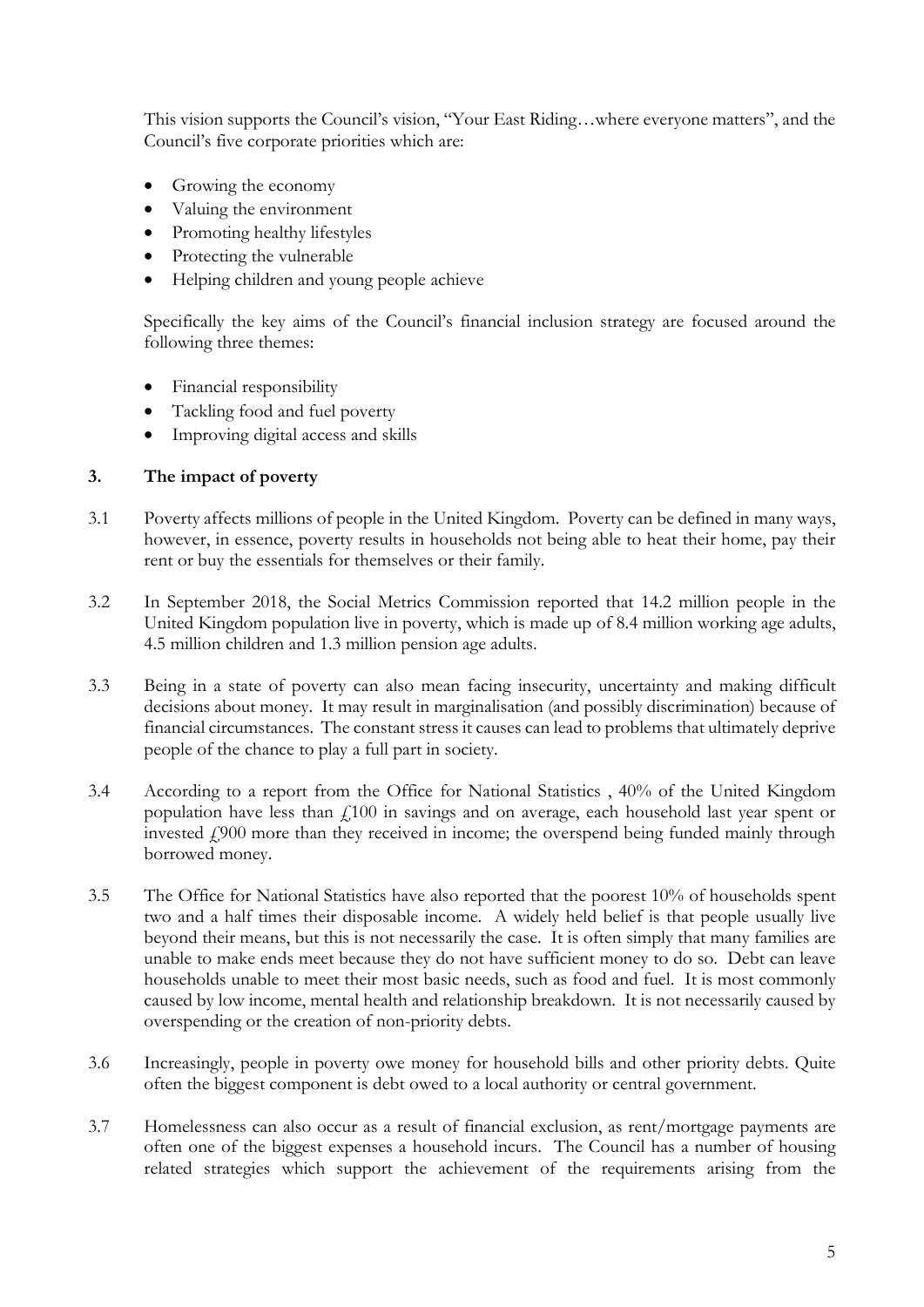Homelessness Reduction Act and provide a comprehensive approach to tackling homelessness when it occurs, as well as focusing on prevention.

3.8 Research suggests that some types of households are more likely to be financially excluded than others. The four main groups identified are:

Tenants: one of the most important determinants of financial exclusion is tenure type. Social housing tenants and private tenants are significantly more likely than homeowners to face digital exclusion, lack access to banking services, use high cost credit and be in financial difficulty.

Lone parents: this group face issues around the use of banking services, low levels of savings and debt.

Income: people on low incomes and not in work are less likely to have a bank account and savings.

Age: younger age groups are less likely than older residents to save and more likely to have debt problems. Those aged between 30 and 44 are also more likely to use high cost credit. Older and retired households are more experienced at managing their money and have more predictable income flows and costs though, they are more likely to face digital exclusion issues.

- 3.9 According to research carried out by the Joseph Rowntree Foundation, one and a half million people were living in destitution in the United Kingdom at some point during 2017, including 365,000 children. Overall, 7% of people in the United Kingdom are in persistent poverty – this equates to 4.6 million people. The highest rate of persistent poverty is among lone parent families (24%), followed by single men without children (12%).
- 3.10 Up to 2016/17, poverty among pensioners and children had been showing signs of reducing. This was achieved through a combination of rising employment, tax credits and help with housing costs. However, poverty rates have begun to rise, especially among children, due to weakening support through benefits and tax credits, low pay and rising housing costs. The impact of Universal Credit has also contributed to this.
- 3.11 Some of the consequences of poverty have been identified as:
	- health problems
	- housing problems
	- being a victim or perpetrator of crime
	- drug or alcohol problems
	- lower educational achievement
	- poverty itself (poverty in childhood increases the risk of unemployment and low pay in adulthood, and lower savings in later life)
	- homelessness
	- teenage parenthood
	- relationship and family problems
	- biological effects poverty early in a child's life can have a harmful effect on their brain development

## 4. Wider impact – the poverty premium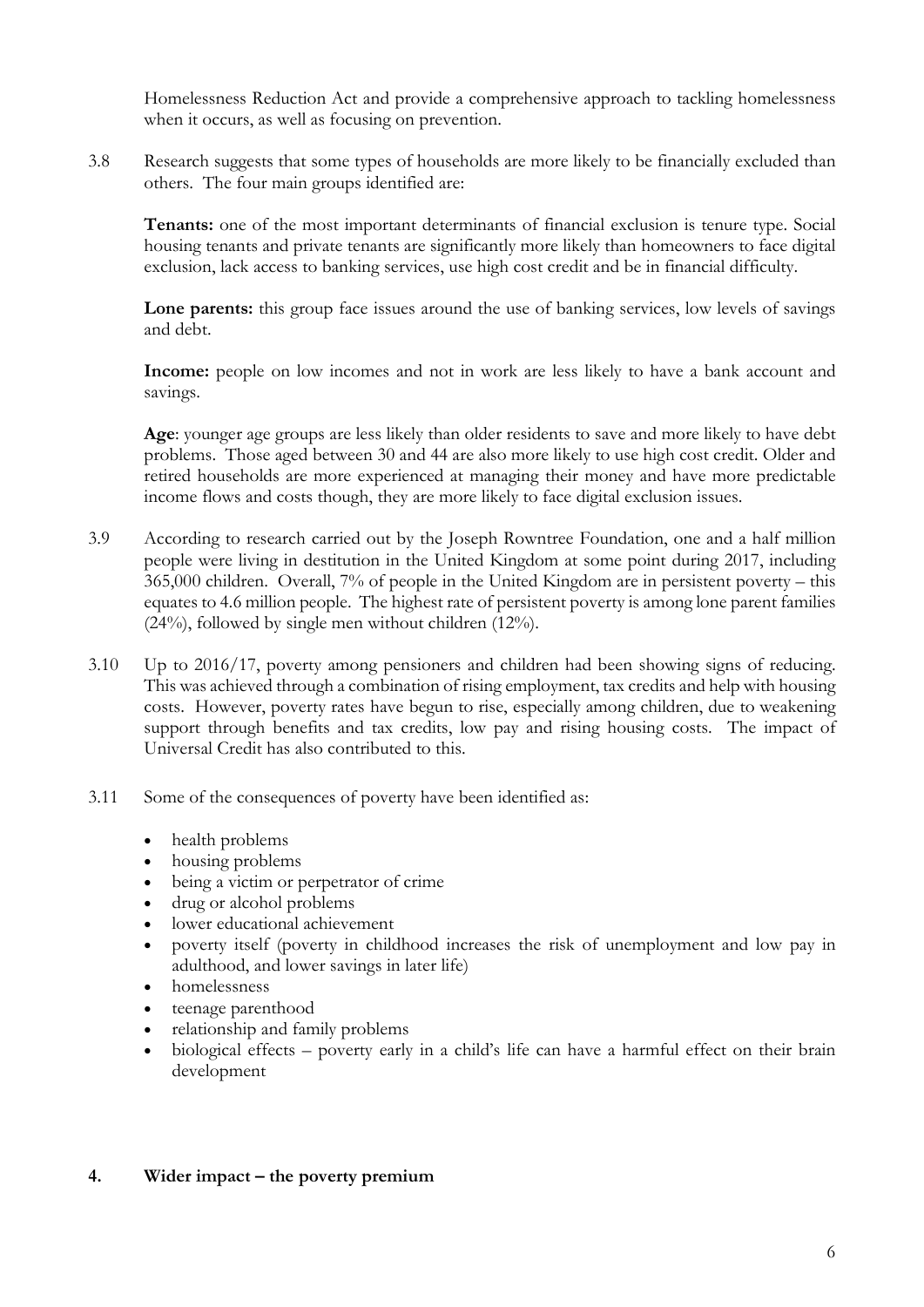- 4.1 The poverty premium is widely used as a measure when trying to analyse how households are deemed to be in poverty. It is often defined as "the extra cost that households on low incomes incur when purchasing the same essential goods and services as households on higher incomes". Research suggests that premiums such as this exist in a wide range of areas, including energy, insurance and groceries.
- 4.2 Issues caused by the poverty premium:

#### The cost of accessing money

Often the costs of accessing money are higher among those on lower incomes. They are more likely to use cash and often have to access it by using cash machines that charge a transaction fee. This is particularly relevant in the more rural, isolated areas across the East Riding.

#### The cost of credit

People on lower incomes tend to find it more difficult to access credit at favourable interest rates, and often turn to high cost credit such as payday loans to fulfil their needs.

#### Insurance

Lower income households are likely to live in more deprived areas, which often have higher rates of crime, resulting in higher home and car insurance premiums.

#### Payment methods

Lower income households often pay more as a result of their choice of payment method. For example, people are often charged more for paying by methods other than direct debit. Many low income households are unable to use this payment method as they may not be able to guarantee funds will be available on the specific date needed.

## Energy related premiums

 Lower income households are often unable to access the most competitive tariffs as they are more likely to be using a prepayment meter. There are also issues with digital exclusion, which may exclude them from receiving bills electronically and potentially being charged for a paper bill.

## Grocery related premiums

Lack of access to supermarkets and a reliance on convenience stores may in turn lead to higher grocery expenses. On average, prices can be as much as seven per cent higher.

#### 5. Financial support and advice

There is wide range of support and advice to residents to help them to become more financially responsible and support financial inclusion, some of which is provided directly by the Council and some of which is provided by external organisations that the Council signposts residents towards.

## 5.1 Welfare visiting team

The welfare visiting team within the Revenues and Procurement service offer specialist debt advice to residents who are experiencing financial difficulty. Visits can be arranged by appointment at the nearest customer service centre, by telephone or alternatively home visits can be arranged.

The team carries out checks to ensure that customers are receiving all the financial support that they are eligible for and provides personal budgeting support. The team works closely with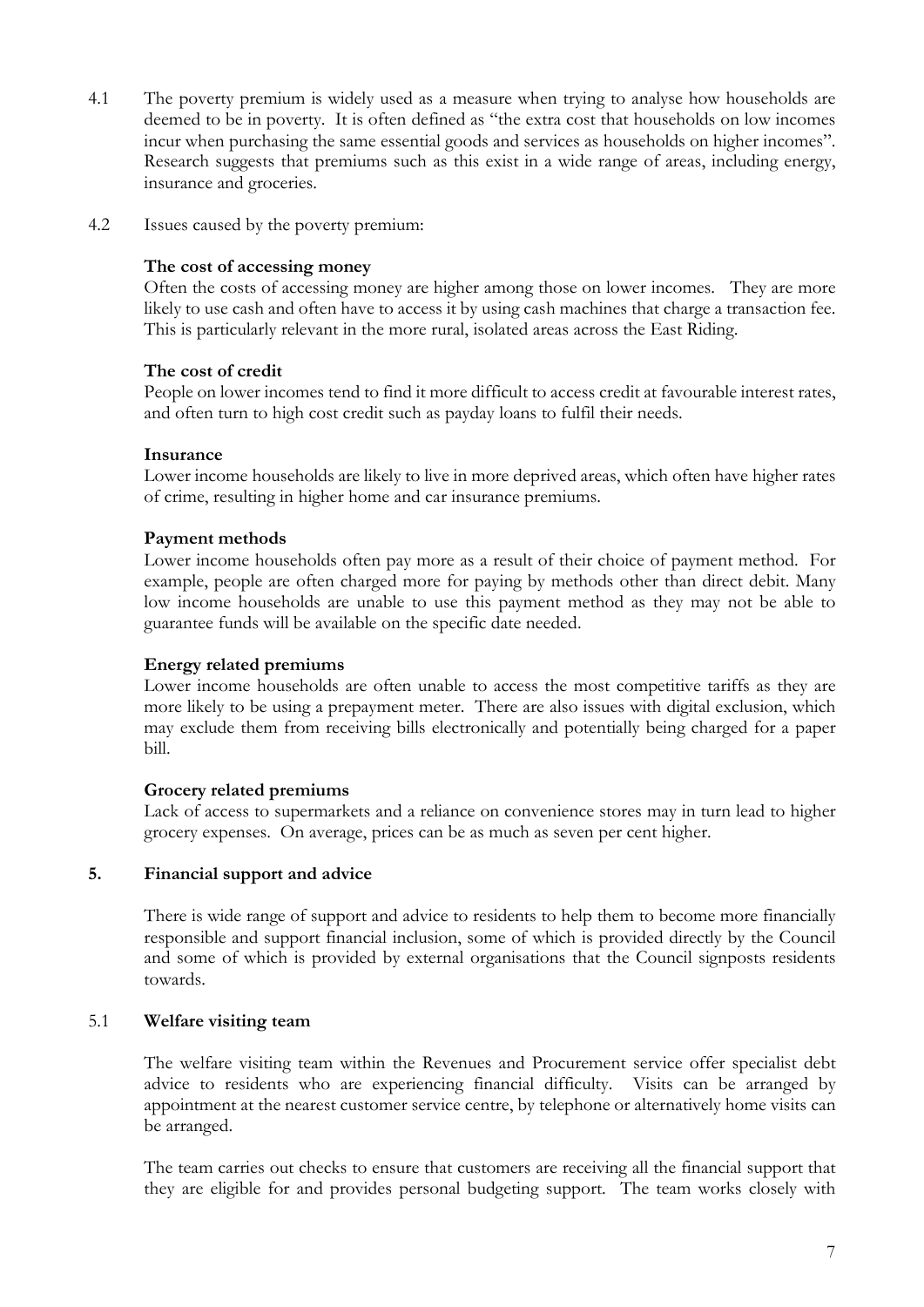council tax and rent recovery teams in order to ensure affordable payment arrangements are made for customers in arrears with their council tax, rent or have a housing benefit overpayment. The team helps collect evidence to support claims and provides complex advice to vulnerable customers. Where necessary, the team deliver food parcels from local food banks to those with the greatest needs.

# 5.2 Discretionary housing payment

Discretionary housing payment is a payment that a resident may receive at the discretion of the Council which can help towards housing costs. The Council is allocated a sum of money each year by the Department for Work and Pensions to make available to qualifying customers. Local authorities can choose to "top up" the discretionary housing payment fund by up to two and a half times the amount that the Government have awarded, but that would only be necessary if the Government allocation was exhausted.

Discretionary housing payment is only payable to people in receipt of housing benefit or the housing element of Universal Credit. A discretionary housing payment can help with:

- any shortfall in rent
- restrictions in housing benefit due to the size criteria applied in the social rented sector (bedroom tax) or the benefit cap
- rent deposits or rent in advance when moving home
- help with removal costs

A discretionary housing payment cannot be used to cover a shortfall in rent due to arrears, service charges included in rent, some sanctions or reductions in benefit, or make up the difference if an overpayment is being recovered from housing benefit or Universal Credit.

# 5.3 Emergency welfare assistance scheme

The Emergency Welfare Assistance Scheme is designed to provide financial support in the form of emergency support to residents of the East Riding of Yorkshire who are in need at a time of crisis where there has been an interruption to their regular income, or require assistance when establishing themselves or remaining within the community.

Emergency support can be provided to help with daily living costs, housing-related costs and household items. Examples include:

- meeting the cost of repaying emergency credit on a pre-payment meter so the supply of fuel can be maintained or restored;
- emergency travel expenses where the applicant has a pre-arranged hospital appointment;
- rent in advance payable to secure fresh accommodation where the landlord is not a local authority so a discretionary housing payment cannot be awarded.

There are certain criteria that determine whether an applicant is eligible. The scheme is not governed by legislation therefore decisions on payments are made on a discretionary basis.

# 5.4 Council tax discretionary reduction scheme

Section 13A 1C of the Local Government Finance Act 1991 provides billing authorities with the discretion to reduce council tax liabilities "to such extent as the authority thinks fit". The purpose of the discretionary reduction scheme is to provide assistance to council tax payers to help reduce their council tax bill after all other qualifying council tax discounts have been applied.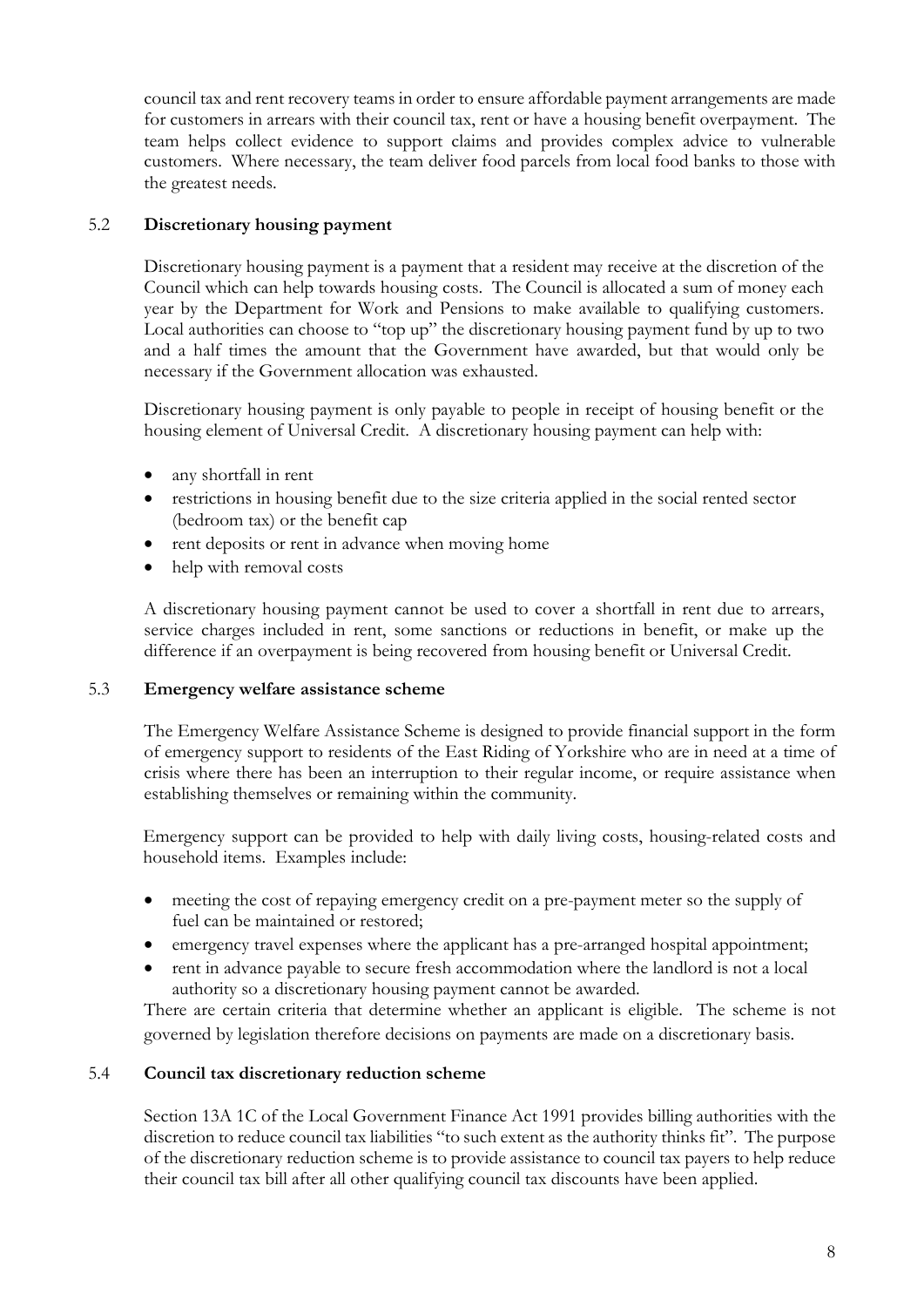Anyone with a council tax liability can apply for help under the discretionary reduction scheme, and the Council will give particular consideration to applications where the applicant is experiencing specific, exceptional or unforeseen situations which then impacts on their ability to meet their council tax liability. All claims are assessed on their own merits, in an open and consistent manner.

# 5.5 Budgeting loans, advance and hardship payments and budgeting advances

Budgeting loans are only available from the Social Fund operated by the Department for Work and Pensions and are interest free loans that are available to people who have been in receipt of income support, income based job seekers allowance, income related employment support allowance , or Pension Credit for at least 26 weeks. A loan will be considered if financial support is required for the following:

- Furniture and household equipment, clothing and footwear
- Rent in advance and/or removal expenses to new accommodation
- The costs of improvements, maintenance and home security
- Essential travelling expenses and expenses due to you getting or starting a job
- Maternity or funeral expenses
- Hire purchase payments and other debts, but only if the money was borrowed for expenses in any of the other categories.

Advance and hardship payments and budgeting advances operate similarly to budgeting loans, these are also available from the Department for Work and Pensions but are for Universal Credit claimants only

Repayment is made through future payments of Universal Credit or by some other means if Universal Credit is no longer in payment.

## 5.6 Signposting to external support and advice

The Council has referral arrangements in place with a number of external organisations. The referral process means that where the customer has provided information to the Council, this then allows the Council to pass on the details of customers requiring assistance (with their permission), without the need for the customer to go to them directly.

Referral arrangements are in place with several organisations, which are detailed at Appendix A, but include such organisations as:

- **•** Humberside Fire and Rescue
- Hull and East Riding Citizens Advice
- Health through Warmth
- East Yorkshire foodbanks

## 5.7 Yorkshire & Humber Regional Social Prescribing Network

In 2018, the Humber Teaching NHS Foundation Trust were commissioned by the Council to deliver a new Wellbeing and Social Prescribing Service. The purpose of the service is to meet health and social care needs of residents by enhancing self-care, linking residents/patients to sources of support within the community, and developing community assets and networks.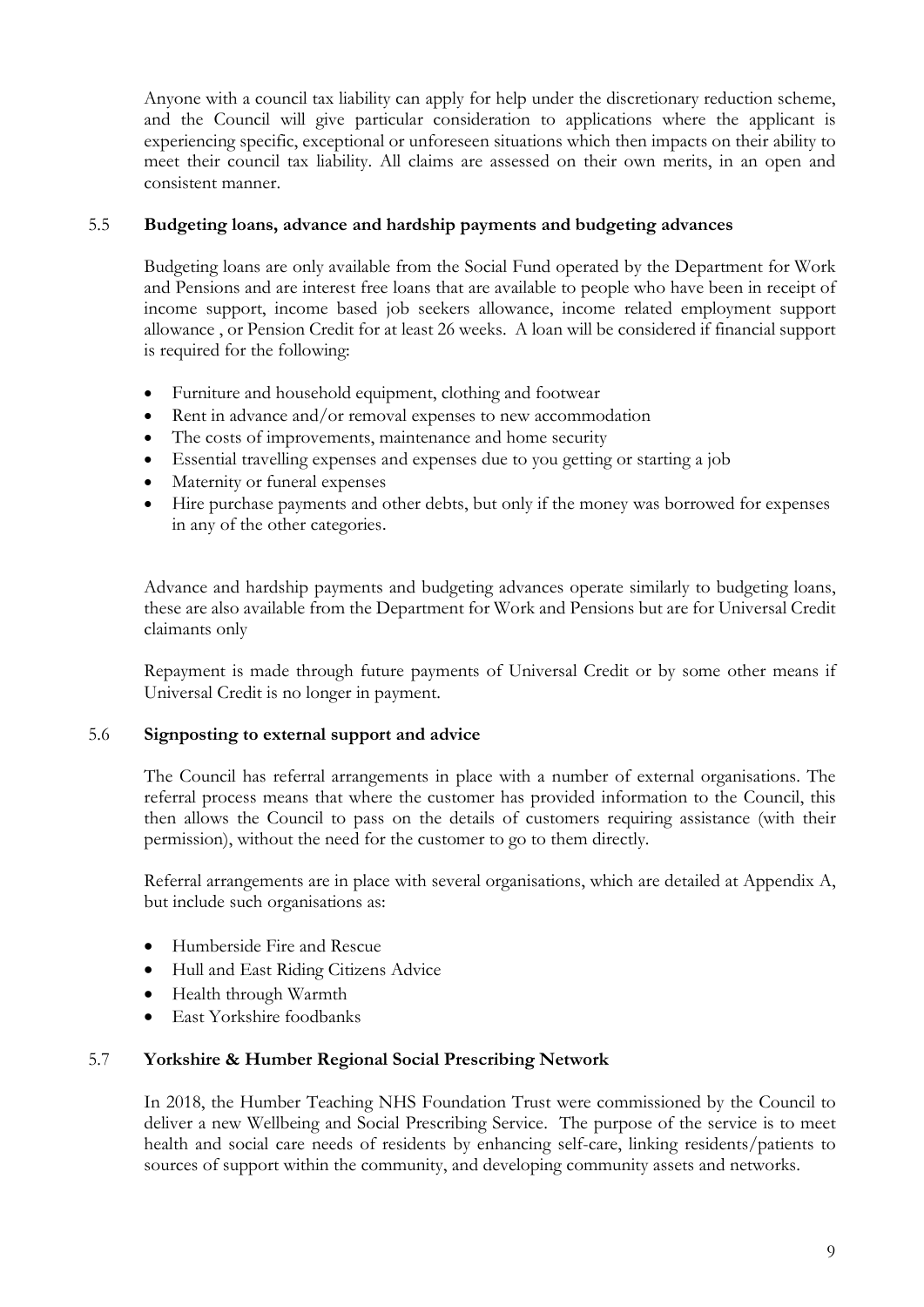The service operates via referrals to Community Link Workers who are based in every general practice in East Riding and connect community groups, organisations and support systems together to provide wrap around help.

Organisations involved in the network include Hull and East Yorkshire Mind, the Smile Foundation and East Riding of Yorkshire Council's Sport, Play and Arts Service.

## 6. Governance and accountability

- 6.1 In order to ensure the aims of the strategy are delivered, it is proposed that a cross directorate Financial Inclusion working group be established. It is proposed that the working group develop a detailed action plan with desired outcomes. To ensure ownership of the strategy and enable the Council to monitor the achievement of the strategy's aims, each action will have a named responsible officer, a timescale for delivery and wherever possible, a link to an appropriate performance measure.
- 6.2 The Financial Inclusion working group will have representation from service areas across the authority directorates, where financial inclusion is significant to the achievement of service objectives, and the group will have collective responsibility for delivering the strategy. The working group meetings will be held bi-monthly, and where appropriate, representatives from partner organisations and stakeholders will be invited to attend to ensure their contribution to delivering and developing the strategy is received.
- 6.3 Progress against the delivery of the strategy will be monitored through the Council's corporate performance framework, and the working group will identify a range of performance indicators to ensure the impact of the strategy can be accurately measured.

## 7. Links to other strategies and policies

Affordable Warmth Strategy Housing Strategy Rural Strategy Economic Development Strategy Homelessness Strategy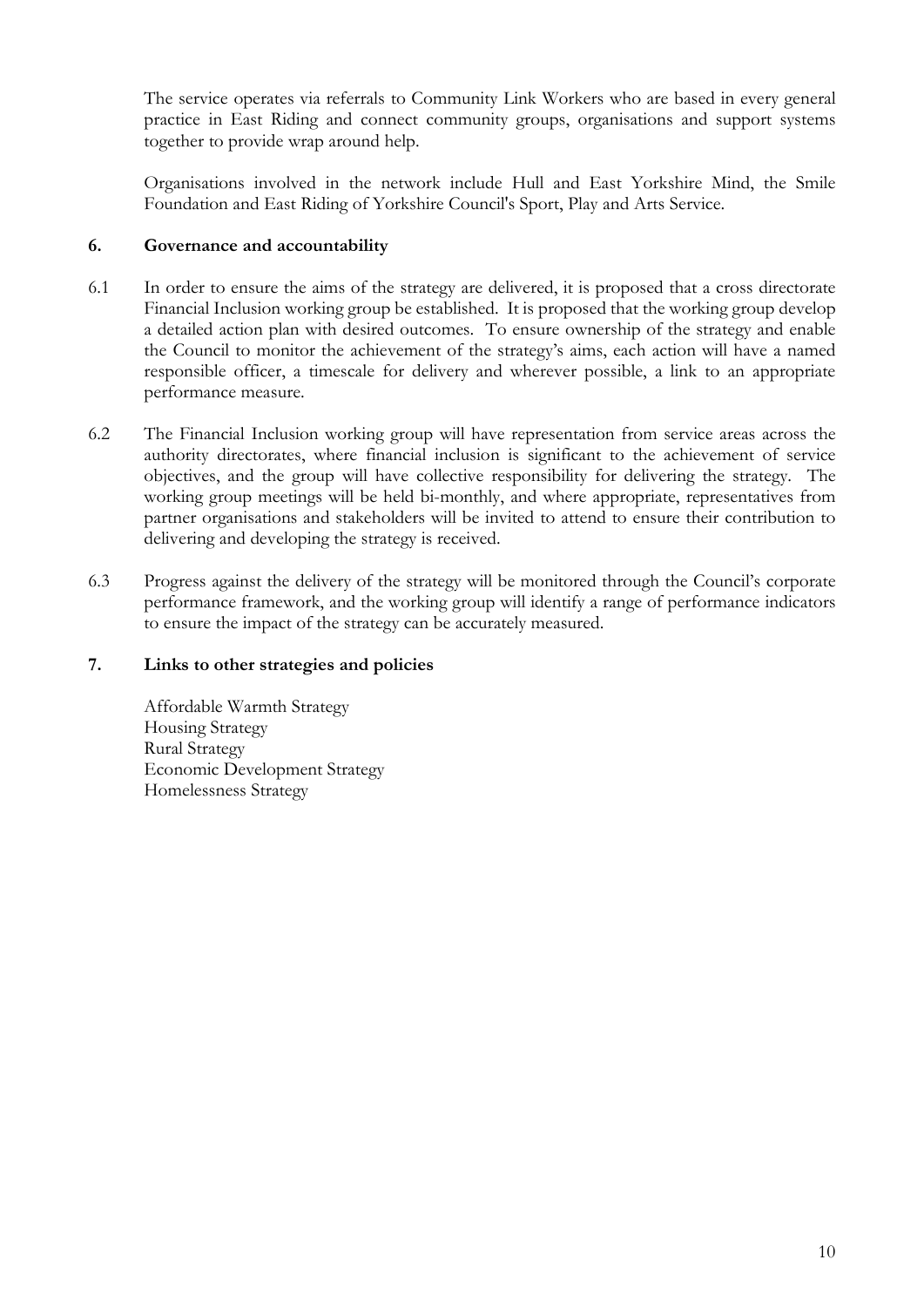# Theme 1 – Financial responsibility

Desired outcomes

- 1. to provide information to residents so they can access financial products, including affordable and responsible credit, an appropriate bank account, basic insurance cover and savings facilities
- 2. support residents so they are able to manage their finances and enable them to access free and relevant advice about their debts and be supported to make affordable repayment plans

Helping residents take ownership of their financial situation is something that the Council has committed to achieve for many years. The introduction of a significant number of welfare reforms in 2013 has made the need for this more relevant. As a result of these reforms many low income families experienced some fall in income.

There are specific challenges in the East Riding due to the size of the Councils' area and the number of residents that may require help. For example, the Council has over 150,000 council tax accounts and over 11,000 tenancies. When dealing with this level of volumes, the Council are unable to offer a proactive service that prevents residents from falling into financial difficulties.

Many people are willing and able to self-serve, provided the information available is easily accessible and informative. Many people only need some light touch guidance, often as one off budgeting advice, and are then able to manage their own situation going forward. It is important however, that those who are in need of greater assistance are able to access the help available. The Council offers many support mechanisms to residents in the form of budgeting advice and financial support as described in detail within section 5.

In cases where there is a large degree of indebtedness, these cases may need to be referred to specialist debt advice providers such as Citizens Advice or Step Change.

The Government announced in late 2018 that funding provided to local authorities for the provision of support for personal budgeting and assisted digital, in particular in relation to Universal Credit, would not be provided to councils from April 2019, with Citizens Advice being given funding of over  $\dot{f}$ , 39 million nationally to carry out this work. However, it is likely that many residents will still present to Council offices with financial difficulties, and the Council will be required to provide as much help and signposting as necessary.

The Council also have a number of partner organisations that referrals are made to, and who deliver services to assist customers with a variety of different needs. Information about our current providers in and around the East Riding are detailed at Appendix A.

The Council is committed to ensuring residents are able to access as much information as possible to support them in managing their own finances. The Council provides comprehensive information on its website about what to do in the case of arrears and how the Council will deal with late payments. It also stresses the importance of residents making contact with the Council before any problems become out of control and thus very difficult to deal with.

As part of the service provided by the Council when helping residents with any financial difficulties, a check will always be made to ensure that all benefit entitlement is being maximised. This includes reductions that are assessed by the Council including council tax support and other council tax reductions, and benefits that are paid by the Department for Work and Pensions to ensure that the customer is receiving sufficient income for their individual circumstances.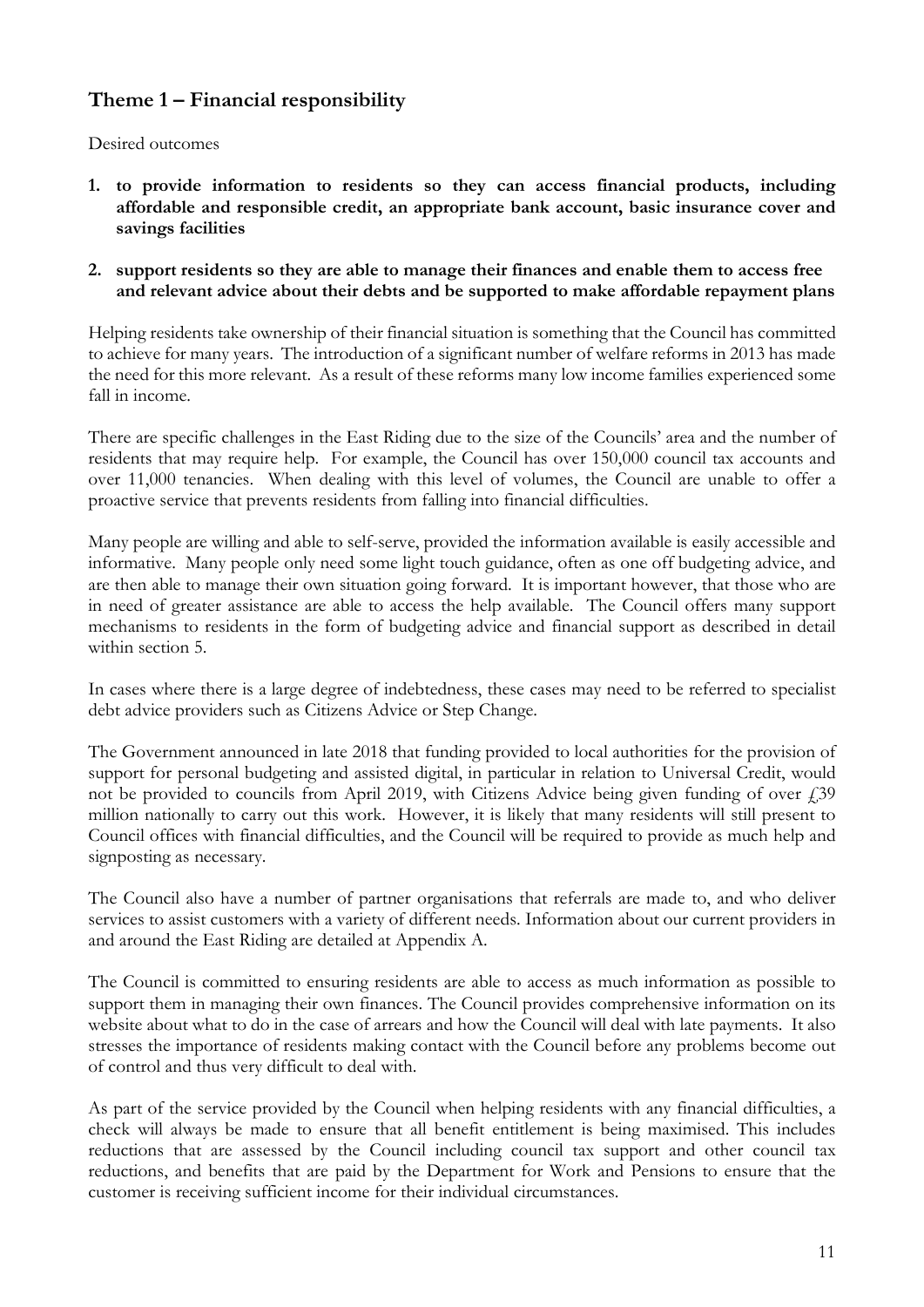United Kingdom households spent around  $f_{\text{200}}$  more on average than they received in income during 2017. As a result, household finances were pushed into deficit for the first time since the 1980s. Such figures pose a major challenge for local authorities trying to collect outstanding council tax and other debts, many of whom are struggling to adapt their processes to help. This is the reason that providing advice and information is crucial as part of the process to continue with local revenue collection successfully.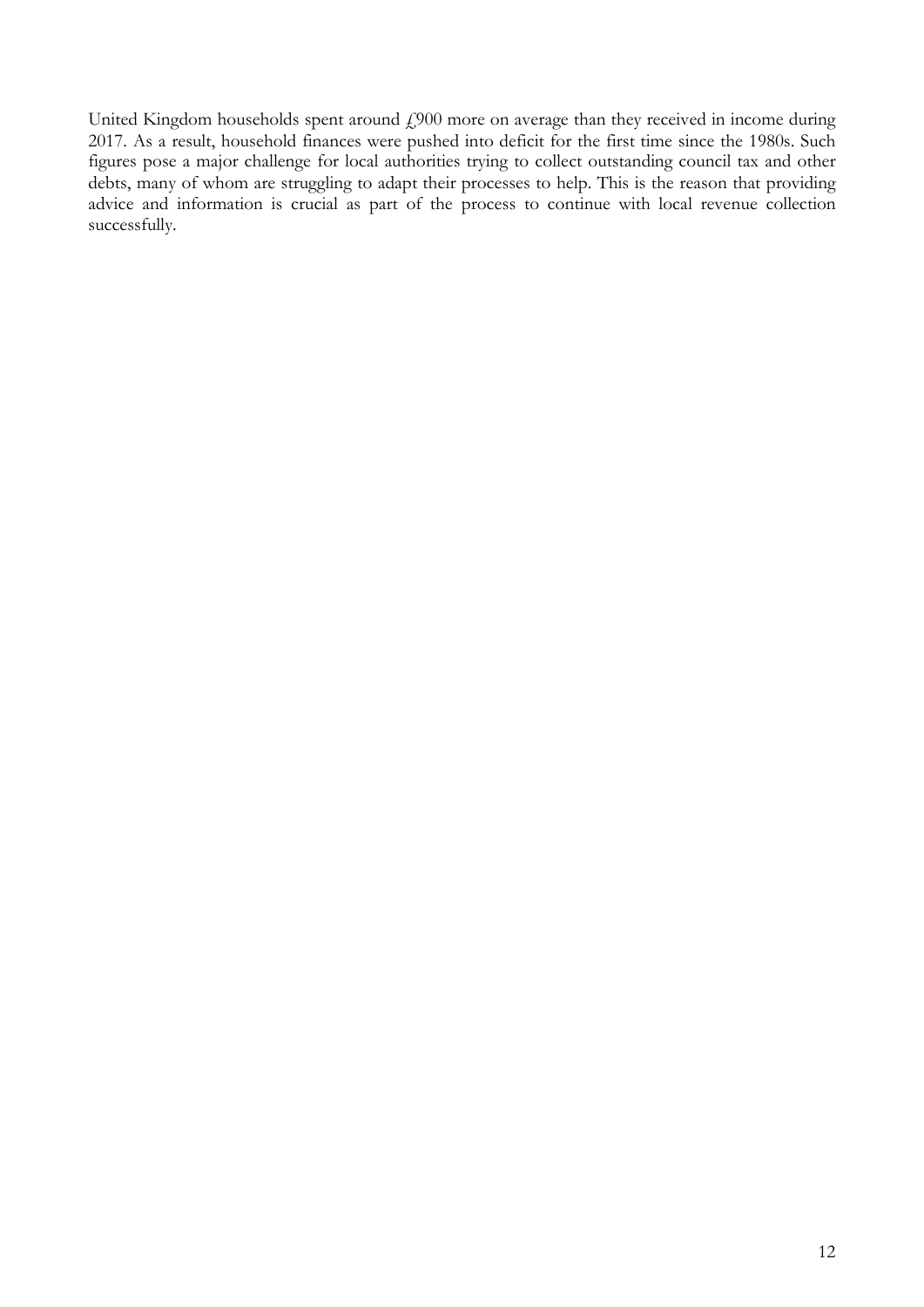# Theme 2 – Tackling food and fuel poverty

Desired outcomes

# 1. to tackle inequalities by reducing the number of residents living in food and fuel poverty both by tackling the causes and by helping to meet the needs of people in crisis

Food and fuel poverty are on the increase in the United Kingdom. Over 2.5 million households are in fuel poverty. Low income families with children and households with disabled residents often have higher energy demands compared to other households.

Many energy providers have schemes designed to support more vulnerable households, the information and advice they provide can be difficult to navigate through, particularly for a more vulnerable person, and this often causes difficulties for these customers in maintaining an energy supply at an affordable amount. The Council are aware how fuel poverty can affect its residents access and participate in Health Through Warmth which is an initiative to help those suffering from fuel poverty and it helps those who have long term illnesses and are finding it hard to fully fund heating systems/repairs and insulation in their homes

In order to provide assistance to qualifying private and council housing, the Council has secured funding from the Warm Homes Fund to deliver energy efficiency measure in properties currently without central heating (e.g. electric heaters, solid fuel heating). The works include installing new central heating systems (gas or air source) and topping up the loft insulation. In addition to this, the Council is targeting properties in off-gas areas that have inefficient/expensive to run heating systems, such as electric heaters, and replacing them with air source heat pumps.

The Warm Homes Fund scheme is being used to tackle the worst performing properties and those most likely to put tenants into fuel poverty, and the scheme is regularly promoted in the tenants newsletter.

The Council is aware that many residents are still paying too much for their energy. In order to address this issue, the Council run a scheme called YORSwitch. The Council negotiate for competitive energy prices with the energy companies on behalf of residents and make the switching process as simple as possible.

Food poverty has been on the increase since welfare reforms started to impact on low income households. This is defined as the inability to afford, or to have access to, food to make up a healthy diet. Some recent terminology defines this as food insecurity, which means that households are not sure about their ability to secure enough food of sufficient quantity and quality to enable them to stay healthy and participate in society.

In November 2018, the Trussell Trust (Britain's largest food charity) published a report stating that over 0.5 million people have now become reliant on food banks in the United Kingdom. The local picture is that East Riding foodbank reported that they have provided over 3,700 emergency food parcels to people in crisis during 2017-18.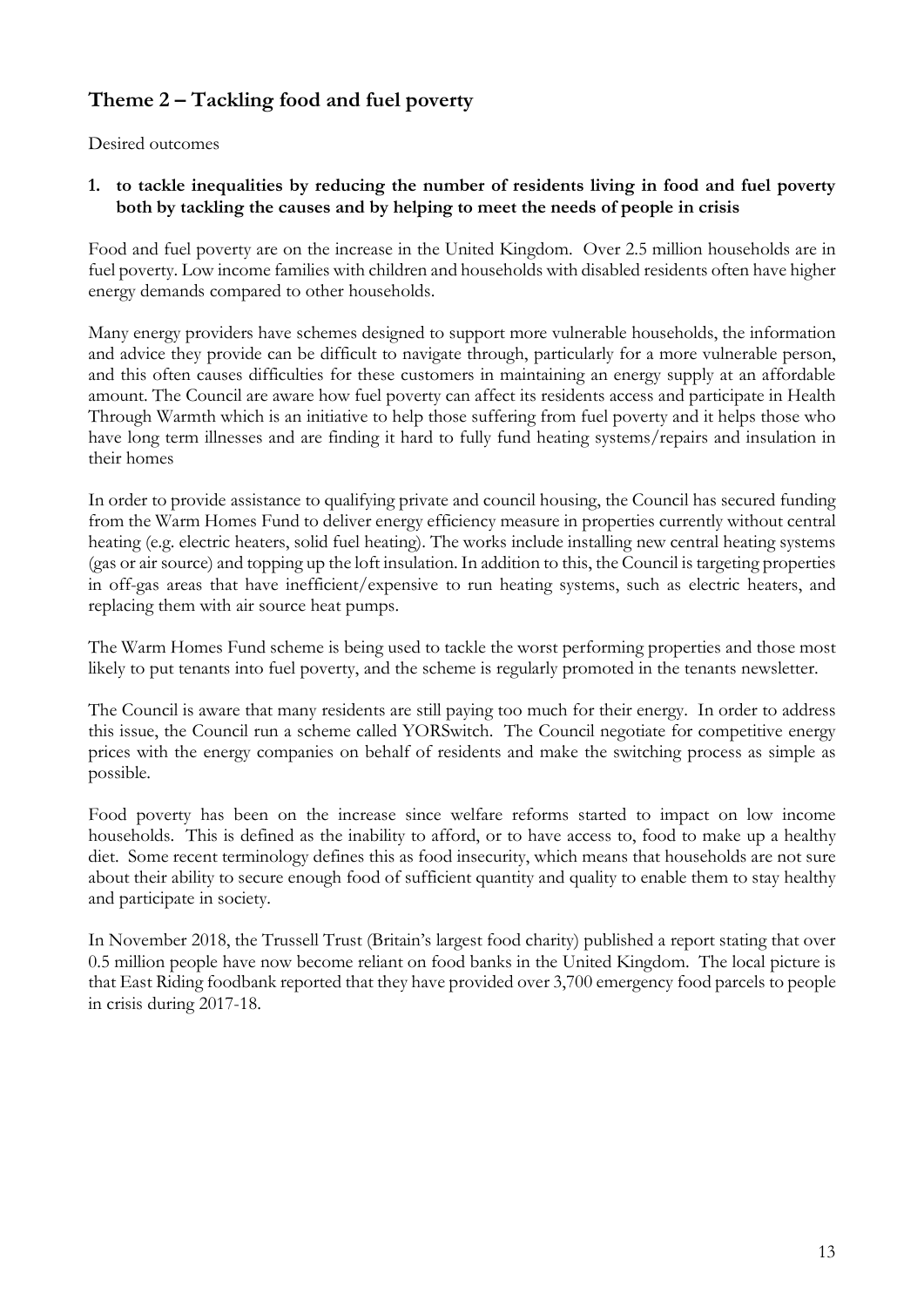# Theme 3 – Improving digital access

Desired outcomes

- 1. to improve digital access through the development of digital skills and confidence, whilst ensuring that digital products and services meet the needs of residents
- 2. to reduce digital isolation by working with partners to help provide free access to computers. This includes the provision of free to use computers in council libraries, customer service facilities and other public use council premises.

The Council recognises that it needs to provide information to residents when they need it, at a time and place convenient to them. The continuing demand for digital transactions and access to information at the first point of contact is reflected in the way that we are changing how we serve our residents. However we recognise that there is still a need to retain a face-to-face service for those who may be vulnerable or with the most complex needs, whilst at the same time encouraging those that can go online and self-serve to do so.

Despite the aim to transact with as many residents as possible online, some are simply not able or not willing to do so. If residents are unable to access the internet, they are unable to engage with those services which are often cheaper online, more readily available online and more easily accessed online. As a consequence, being excluded from online services and facilities can prevent financial inclusion. Many of the best rates and prices are only offered online. In addition, there is a significant amount of help and advice online that would help customers who are in debt. Being excluded from the digital environment also means being excluded from the very help that those customers need to increase their financial inclusion

One of the key aims of the Council's transformation programme is to ensure that customers who are unable to self-serve online will be assisted to access services so they are not disadvantaged and for those who are not able to transact online, assisted digital is the service that the Council provides to enable people who do not or cannot use digital technologies to access online channels. Assisted digital support is provided within our network of Customer Service Centres and Multi Service Centres where help is given to customers to go online, encouraging them perhaps to try something that they've not done before, such as order a library book or check their bin calendar.

Digital isolation covers the twin problems of those who are digitally aware and capable, yet lack a fast, reliable internet service, and those who lack basic IT skills, ability and confidence. Often, the two can be clearly linked since one can reinforce the other. East Riding of Yorkshire is a predominately rural area. Whilst there are a number of key towns interspersed throughout the area, the East Riding Data Observatory reports that 44% of the population lives in rural areas and that 93% of the geographical area is rural. Nationally, rural residents have struggled to obtain an internet connection that is both reliable and reasonably priced.

Often reliable internet is classified as a fast broadband connection, but the 3G & 4G mobile signal can also be used for internet connectivity. In many rural locations there is an absence of both fixed line internet, such as broadband and also 3G & 4G mobile signal coverage.

East Riding of Yorkshire has a mixed internet provision. The major towns and their immediate hinterland have reliable and usually superfast broadband. This is usually coupled with a similarly good provision of 3G & 4G mobile signal. However, as distance increase from the population centres, the availability and reliability, including service speeds, of both broadband and mobile internet reduces markedly. More than 2,000 premises across 50 villages and towns currently do not have a superfast broadband connection and this contributes significantly to digital isolation.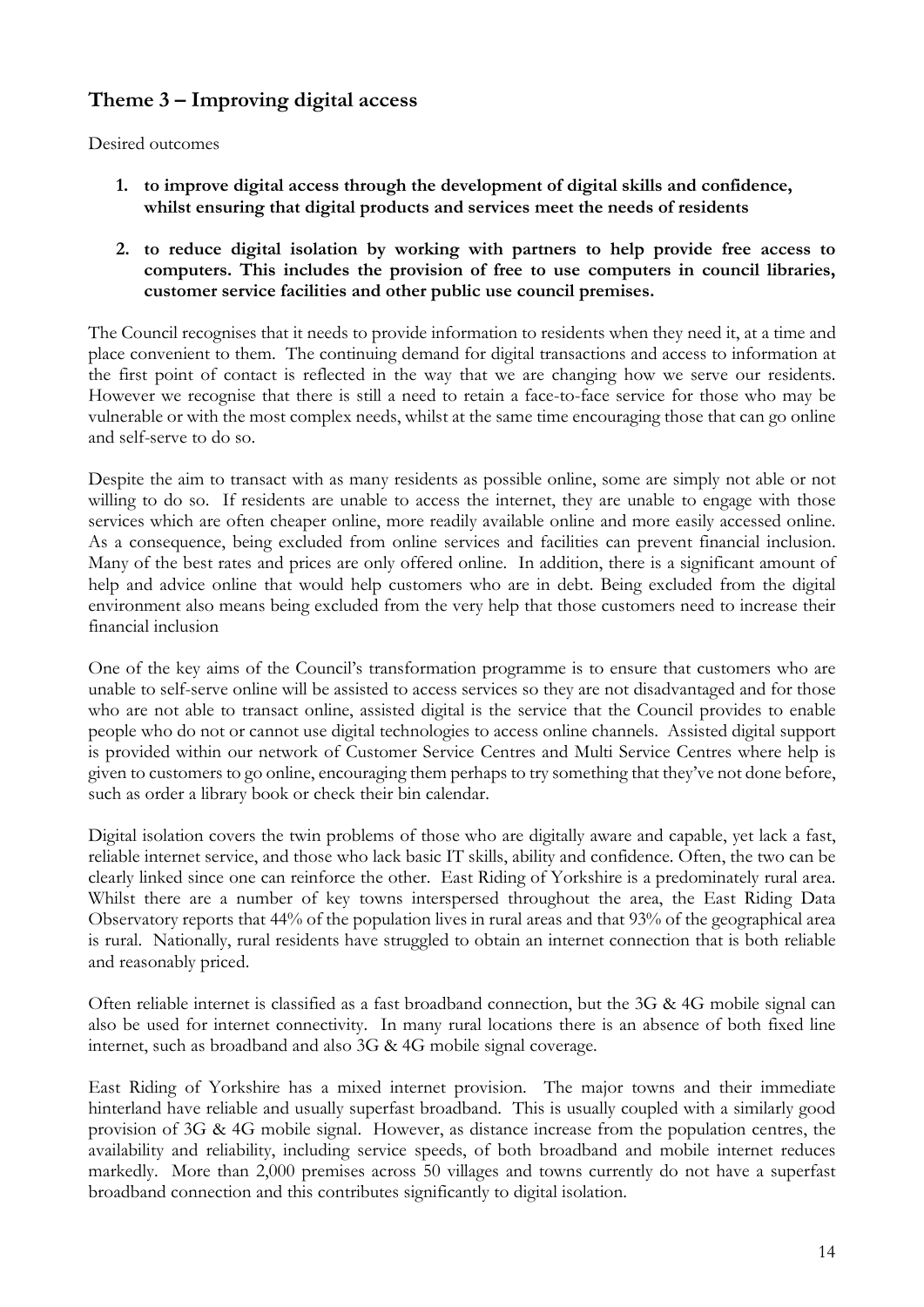On average 3G/4G availability in the East Riding is 86.7% and, whilst this is classified as good service, this availability is centred on the urban areas. For the urban areas, East Riding of Yorkshire is ranked second best in the country for mobile internet coverage. This is mirrored in the provision of superfast broadband internet access and over 90% of residents in urban areas of the East riding have access to superfast broadband. This though, is mainly due to the proximity of the larger population centres to Hull, where the KCOM network has been engaged in an extensive roll-out of superfast broadband to its customers. Furthermore, Openreach has engaged in a  $f_0$  million project in the East Riding to extend the rollout of superfast broadband in rural areas.

This has helped to reduce digital isolation by providing affordable internet access to those who were previously unable to obtain it. This strategy will seek to promote this work further and support those partners and stakeholders who are actively engaged in the provision of additional internet provision. This includes the East Riding Better Broadband scheme, which engages with both internet providers and customers to ensure access to an affordable, basic broadband installation with a minimum download speed of 3Mbps. The scheme guarantees that the first year costs will be no more than  $\ell$ 400. Since its launch in December 2015, the scheme has helped more than 20,000 homes and businesses.

Preventing digital isolation though, is much more than just the provision of internet services to residents' homes. Certain segments of society are often excluded from the digital world because they do not know how to access it. They may have the ability to be connected in their homes, but many have either not used the technology (computers/ mobiles/tablets) before, or they may have the equipment but lack the skills and knowledge to use the internet effectively.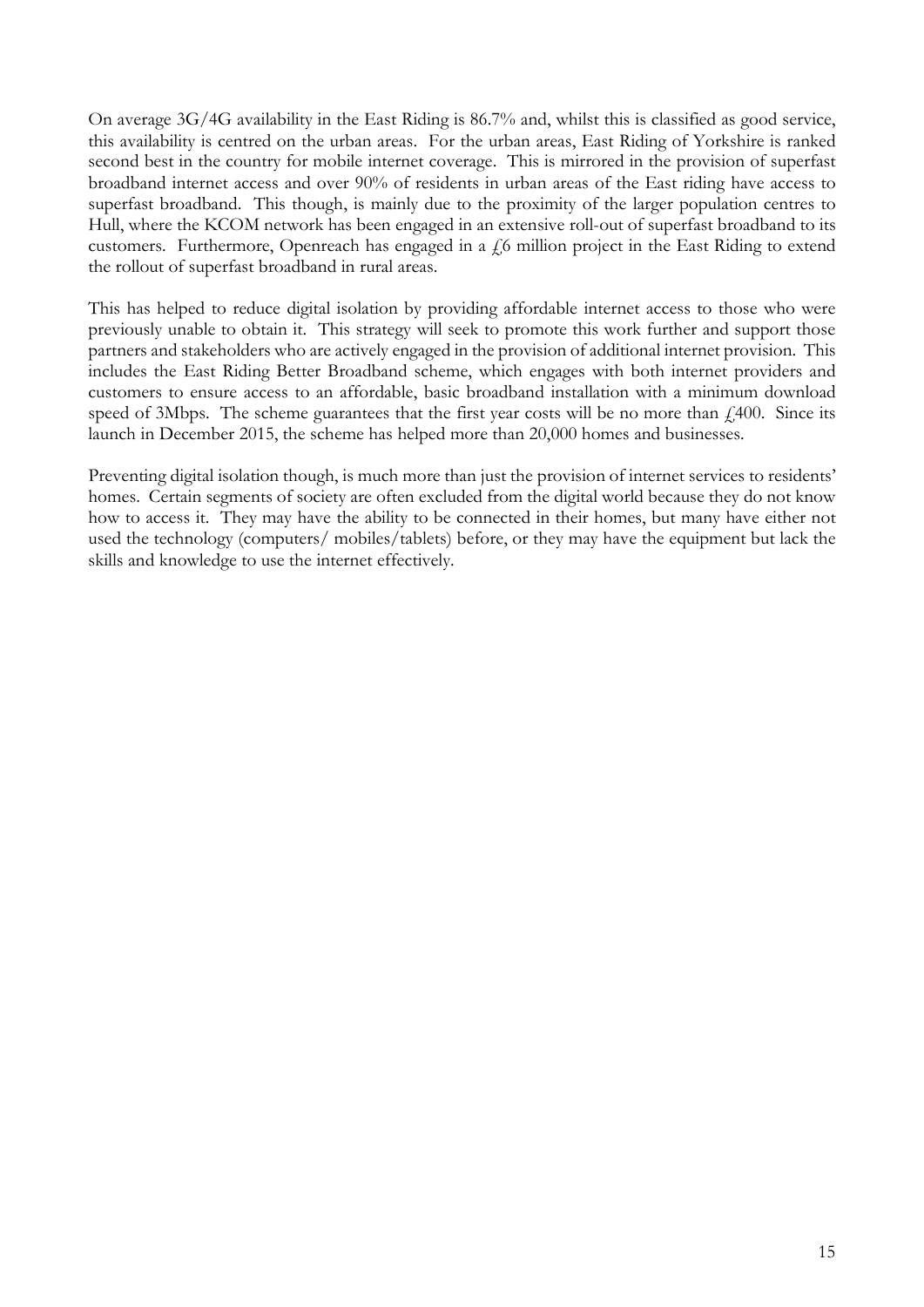# Appendix A

| Name of                                                                   | Location                                            | Who they help                                                                                                                                       | What help they can provide                                        | Referral<br><b>or</b> |
|---------------------------------------------------------------------------|-----------------------------------------------------|-----------------------------------------------------------------------------------------------------------------------------------------------------|-------------------------------------------------------------------|-----------------------|
| organisation/service                                                      |                                                     |                                                                                                                                                     |                                                                   | signposting           |
| <b>Blue badges</b><br>Riding<br>of<br>East<br>Yorkshire Council           | Online                                              | Anyone with severe mobility<br>issues                                                                                                               | A parking permit<br>$\bullet$                                     | Signposting           |
| Bridlington Salvation<br>Army                                             | Bridlington                                         | Anyone in need<br>$\bullet$                                                                                                                         | Support & advice<br>Hot meals                                     | Signposting           |
| Carers<br>Support<br>Service<br>Riding<br>of<br>East<br>Yorkshire Council | Beverley and<br>Locations across the<br>East Riding | Anyone who is a carer                                                                                                                               | Support & advice<br>$\bullet$<br>Information<br>$\bullet$         | Referral              |
| Charis Let's Talk                                                         | Online                                              | Anyone in need<br>$\bullet$                                                                                                                         | Support & advice<br>$\bullet$<br>Help with household energy bills | Signposting           |
| Christ Church                                                             | Bridlington                                         | Homeless<br>$\bullet$<br>People struggling on benefits                                                                                              | Support & advice<br>$\bullet$<br>Food<br>Clothing<br>Furniture    | Signposting           |
| Citizens Advice                                                           | Various                                             | All residents<br>$\bullet$                                                                                                                          | Support & advice<br>$\bullet$                                     | Referral              |
| Department for Work<br>and Pensions                                       | Various<br>Online                                   | Anyone on a low income<br>$\bullet$                                                                                                                 | Support & advice<br>$\bullet$<br>Financial support<br>$\bullet$   | Signposting           |
| East Yorkshire<br>foodbanks                                               | Locations across the<br>East Riding                 | Anyone in need<br>$\bullet$                                                                                                                         | Food parcels<br>$\bullet$                                         | Referral              |
| Families Information<br>Service Hub                                       | Various                                             | Families of children and young<br>٠<br>people aged $0 - 19$                                                                                         | Support & advice<br>$\bullet$                                     | Signposting           |
| Friends of the elderly                                                    | Various                                             | State retirement age or over<br>$\bullet$<br>Low income and savings of less<br>than $\text{\textsterling}4,000$<br>Not living in a residential home | Grants<br>$\bullet$                                               | Signposting           |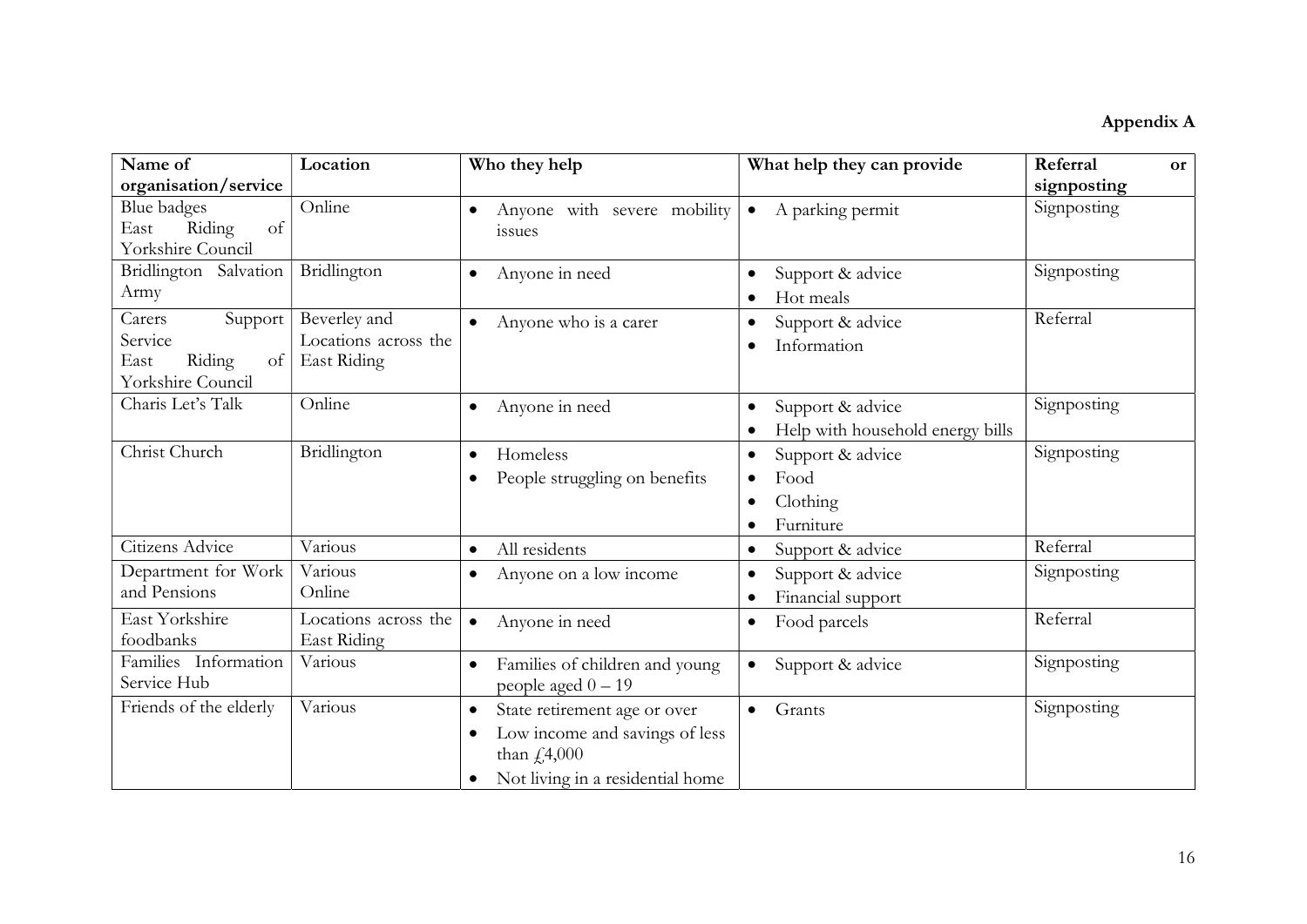| Housing<br>related<br>support<br>Riding<br>East<br>of<br>Yorkshire Council     | Beverley | Anyone in need<br>$\bullet$                           | Support & advice<br>Help with household energy bills<br>Aids and adaptations<br>$\bullet$ | Referral    |
|--------------------------------------------------------------------------------|----------|-------------------------------------------------------|-------------------------------------------------------------------------------------------|-------------|
| Hull<br>East<br>and<br>Yorkshire<br>Credit<br>Union                            | Various  | All residents<br>$\bullet$                            | Loans<br>Savings<br>Banking                                                               | Signposting |
| Humberside Fire &<br>Rescue                                                    | Various  | Anyone in need<br>$\bullet$                           | Fire prevention aids<br>$\bullet$                                                         | Referral    |
| Lifeline and responder<br>service<br>Riding<br>East<br>of<br>Yorkshire Council | Various  | Anyone in need<br>$\bullet$                           | Assistive technology to support<br>independent living                                     | Referral    |
| Mission Trinity                                                                | Goole    | Homeless<br>$\bullet$<br>Anyone in need               | Food<br>$\bullet$<br>Other assistance                                                     | Signposting |
| Money Advice Service                                                           | Online   | Anyone in need<br>$\bullet$                           | Support & advice<br>$\bullet$                                                             | Signposting |
| Real Aid                                                                       | Tickton  | All residents<br>$\bullet$                            | Furniture<br>$\bullet$                                                                    | Signposting |
| Royal British Legion                                                           | Various  | Serving and ex armed forces<br>$\bullet$<br>personnel | Support & advice<br>$\bullet$                                                             | Signposting |
| SAFFA the Armed<br>Forces charity                                              | Various  | Serving and ex armed forces<br>$\bullet$<br>personnel | Support & advice<br>$\bullet$                                                             | Signposting |
| Salvation Army                                                                 | National | All residents<br>$\bullet$                            | Food<br>$\bullet$<br>Temporary accommodation                                              | Signposting |
| Safe<br>Sound<br>and<br>Homes                                                  | Various  | Young people<br>$\bullet$                             | Nightstop emergency service<br>$\bullet$<br>Supported lodgings<br>Support & advice        | Signposting |
| StepChange                                                                     | Online   | Anyone in need<br>$\bullet$                           | Support & advice<br>$\bullet$                                                             | Signposting |
| The Drug & alcohol<br>service                                                  | Various  | All residents                                         | Support & advice                                                                          | Signposting |